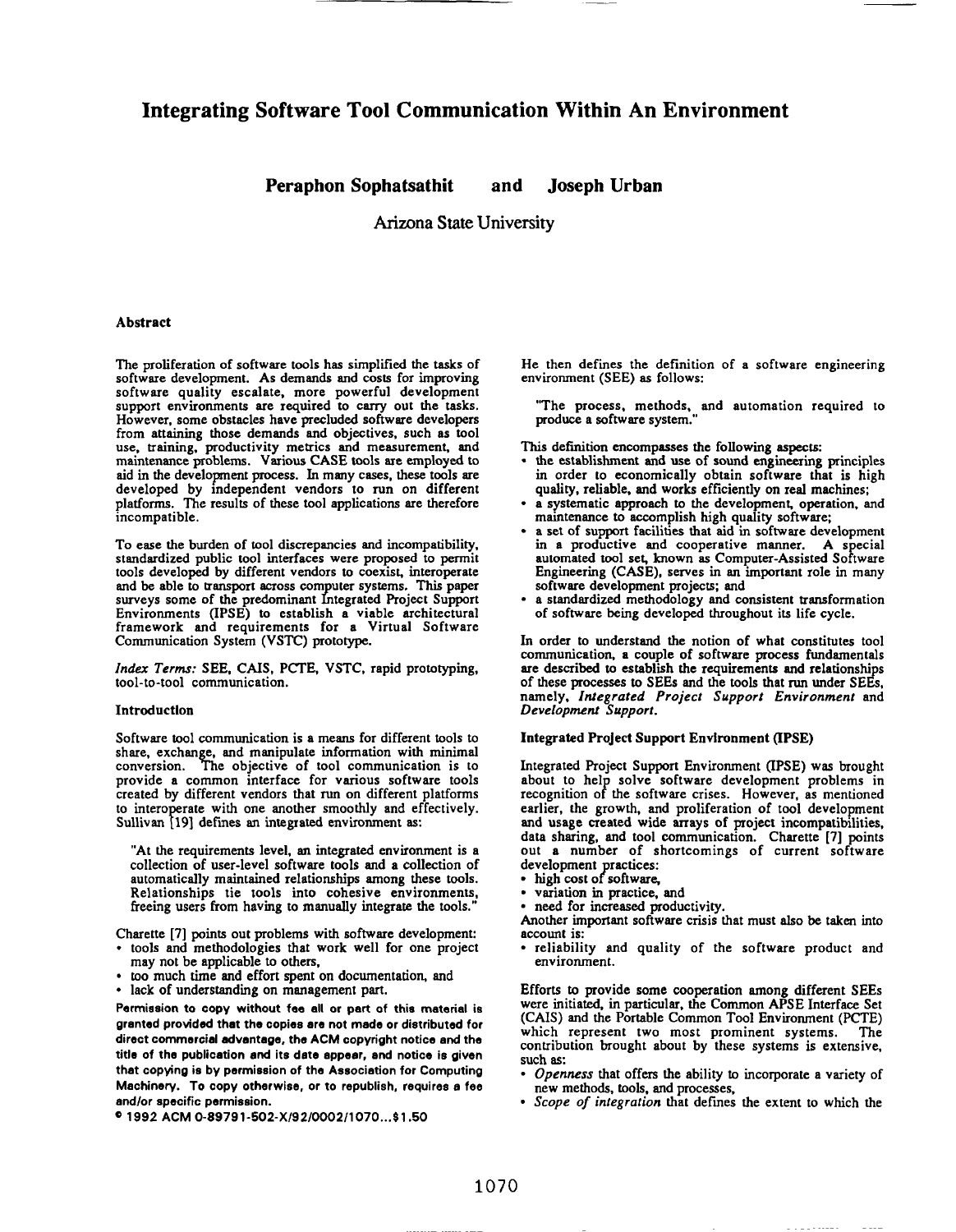components are integrated to provide a homogeneous environment,

- *Scope of support* that specifies the extent of activities supported by the environment *from* **requirements to maintenance, and**
- *Guidelines for tool interface and* communication *standards* that provide a framework for tool portability and integration.

Oddy [15] describes four classes of SEE models based on the orientation and flow of information, namely,

- *Language-centered environments* which support a particular language,<br>Structure-oriented
- 9 *Structure-oriented environments* which support language-independent structural manipulation,
- *Toolkit* environments which provide languageindependent tool support for various development activities, and
- *Method-based* **environments** which provide tools that support specification and design methods.

In essence, he categorizes the fust two classes as PSE, and the latter two IPSE, to distinguish the two environments. Efforts have been made to improve existing IPSES, ranging from single user, tightly integrated environment settings, such as Borland's Turbo family, to multi-user, loosely integrated environment **settings,** such as Software Techniques of Engineering Project (STEP), Precise Interface Control (PIC), and Microelectronics and Computer Technology Corporation (MCC). The Development support section describes some major components and characteristics of the related work, namely, the CAIS, the PCTE, and the Unix" operating system. The VSTC section lists a set of requirements for tool-to-tool communication, as well as some development details.

### Development support

Ideally, common tool communication support should encompass the following:

- c multiple user roles;
- multiple environments;
- multiple languages;
- common and consistent interface operations;
- knowledge-based methodology support (rules describing the methods / procedures to be applied to software development);
- extensibility, which implies that
	- customization of user interface,
	- customization of database, and
- compatibility with existing and *new* software tools;
- tool integration that offers
	- consistent user interface (operational and visuaI consistency), and
	- tailorable capability which leads to conforrnant user interface of foreign tools;
- database
	- transaction processing,
	- Database Management Systems (DBMS),
	- query language capabilities, and
	- database access utilities for tool integration; and
- software reuse.

Other issues such as user-friendliness, security and integrity, management support, methodology, language support, and documentation, are also essential to usability and overall performance of the common tool interface system.

## Related work

Numerous efforts have been made in the areas of SEES, IPSES, and the Software Factory Environment for the engineering process [11] which includes methods, development rules, standards, and control of data management, engineering technology, as well as product assurance, to integrate and

standardize software tools, and their corresponding interfaces. Some of these efforts are CAIS-A, PCI'E+, the EAST Eureka Project which is based on the PCTE [1], ECLIPSE [3], Open Software Foundation (OSF), and Ferranti Computer System Ltd. The following sections discuss two large-scale IPSEs and an early software development environment, namely, CAIS / PCTÉ and Unix, respectively.

## The Common APSE Interface Set (CAIS)

The inception of the Ada effort, initiated by the U.S. Department of Defense in 1975, has brought about numerous initiatives in the area of IPSE and SEE. In 1980, a document produced by Buxton  $[5]$ , known as the Stoneman report, established a framework for a common programming language environment. Two procurements were started, namely, the Ada Language System (ALS) by the Army and the Ada Integrated Environment (AIE) by the Air Force. Unfortunately, the divergent approaches at the ALS Kernel Ada Programming Support Environment (KAPSE) and the AIE KAPSE interfaces created significant discrepancies in the portability and interoperability objectives. This resulted in a team formed by a tri-services agreement which defined more specific requirements for an Ada Programming Support **7** Environment **(A SE) and its associated layered architecture. This team** was known as KAPSE Interface Team (KIT). Added later was the KAPSE Interface Team from Industry and Academia (KITIA). The KJT / KITfA, under the Ada Joint Program Office (AJPO), developed the CAIS as the basis for integrated APSEs to address the issues of tool portability and project databases between different host computers.

The primary objective of the CAIS was to establish a set of standards which support Ada software transportability and sharing of tools across different APSES. A common set of interfaces was therefore necessary to facilitate machines and operating systems independence, and to accomplish tool interoperability and transportability by means of inter-tool data standards, such as MIL-STD-1838A [6], which was one of the most widely referenced documents during the early development of the CAIS.

Some basic features of the CAIS are:

- *Object Management* Facilities which are based on the Entity -Relationship-Attribute (E-R-A) model that includes create, delete, copy of objects, relationships between objects, and their attributes;
- *Typing of Objects* which makes the structure of database objects visible to all tools;
- *Flaible View Mechanism* which allows different views of the same object by different tools to enhance data sharing;
- *Transaction Facility* which supports atomic execution by different tools;
- *Data Monitoring and* Triggering *Facilities* which monitors and automatically triggers the execution of a process;
- *~~~ Management Facilities* which offers synchronous or asynchronous process invocation and control;
- Flexible *IO* Mechanism which allows unified file IO and Inter-Process Communication operations; and
- *Distributed Implementation Support* which facilitates programmatic control of various object identifications and locations in heterogeneous computer networks.

**These features can be summarized into the following categories:**

- Node Model,
- **Processes,**
- **Input and Output,**
- **Transactions, and**
- **Distribution.**

Details of CAIS requirements and implementation can be found in [6, 14].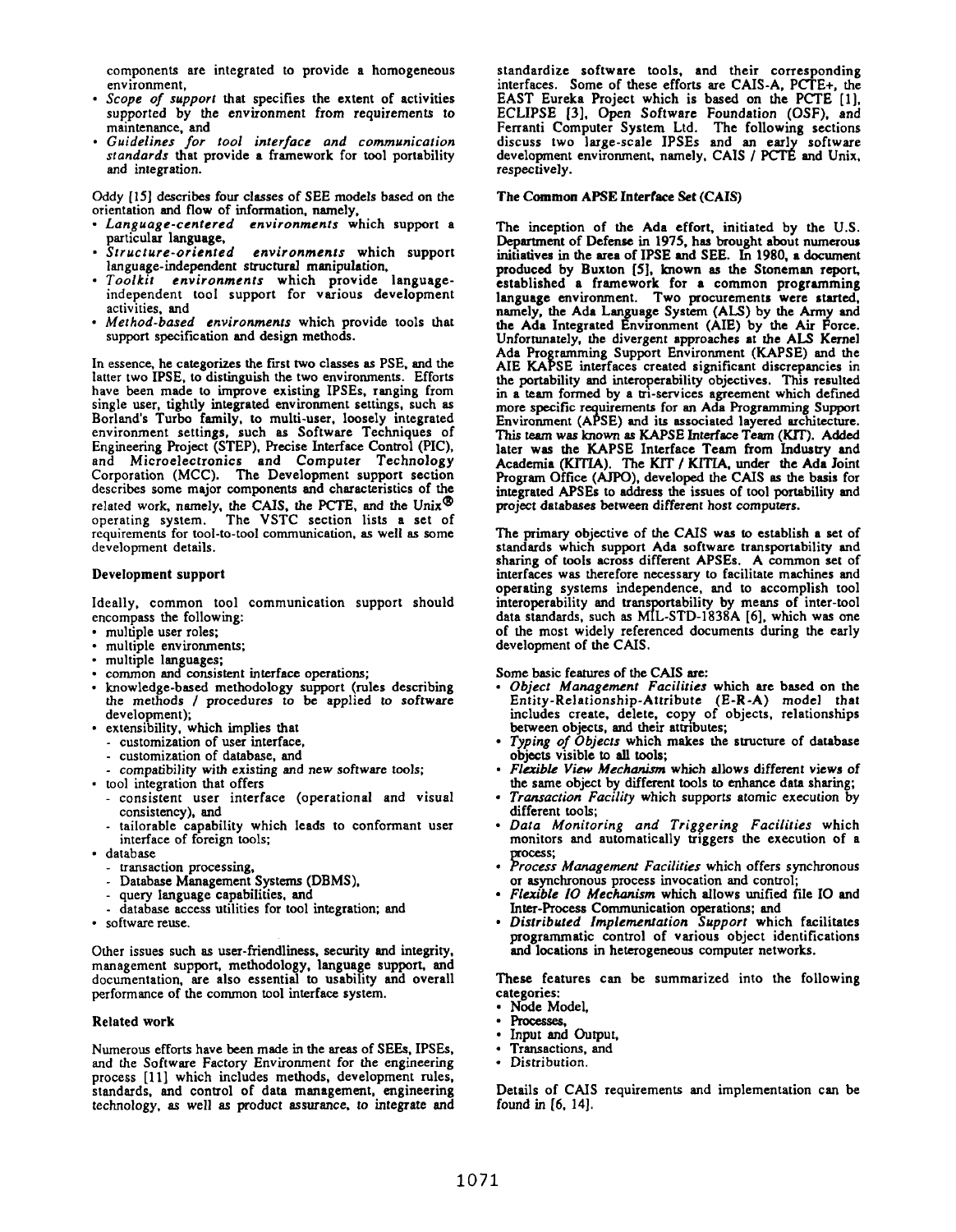## The Portable Common Tool Environment (PCTE)

Lyons [13] describes three factors associated with the subject of public tool interface (PTI):

- 1) The use of SEEs and their associated tools and methods,<br>2) Standardization of ALS, and
- 
- 3) The impact of the Stoneman Requirements for the APSE's document.

These factors led to the development of early PTIs, such as the Ada Language System (ALS), Ada Integrated Environment<br>(AIE) in the U.S., Portable Ada Programming System (PAPS),<br>Minimal Chill / Ada Programming Support Environment<br>(MCHAPSE) in Europe. The start of the ESPRIT programme of the Commission of the European Communities (CEC), led<br>by six European computer manufacturers in 1983, initiated a project entitled "A Basis for a Portable Common Tool<br>Environment." Subsequent evolution of the PCTF to various projects such as PCTE+ and Pact environment are described in [4, 21].

The PCTE is an infrastructure through which different tools can communicate. The PCTE is aimed at providing a PTI environment which aids in the development, integration, and execution of software tools. The objectives of the PCTE are:

- · Generality which facilitates a wide range of applications and development methods:
- · Flexibility which provides simple, yet powerful, services to suit user needs;
- · Homogeneity which preserves logical consistency between tools and data, as well as uniform system and user interaction;
- · Portability which maintains system specific independence; and
- · Compatibility which supports existing architectures and standards.

The basic mechanisms of the PCTE to carry out the above objectives are:

- 
- Object Management System,<br>Processes or Execution Mechanisms,
- Concurrency Mechanisms,
- Communication Mechanisms, and
- **Distribution Mechanisms.**

These are elucidated in Lyons [13].

#### Unix

According to Ritchie and Thompson [18], Unix is a generalpurpose, multiuser, interactive operating system that offers:

- A mountable hierarchical file system,
- Compatible file, device, and inter-process input / output constructs,
- Asynchronous process creation,
- · User-level command language interface,
- System utilities, and
- High degree of portability.

The infrastructure of Unix is built on the kernel and the command language interpreter or shell. Tools are independently developed, installed, invoked and interact with one another through built-in shell functions, such as pipe, redirection, filter, or through kernel mechanisms, namely, inter-process communication, semaphore, and<br>message-passing. The Unix environment consists primarily of:

- shell.
- Configuration Management utilities, e.g., make, Source Code Control System, and Revision Control System,
- editors,
- compilers,
- libraries,
- debuggers, and
- $\bullet$ utilities.

Flexibility and portability are the strengths of the Unix environment in spite of the implementation variations on different platforms, such as System V, Berkeley Software<br>Distribution, Santa Cruz Operation Unix, Advanced<br>Interactive Executive, Ultrix, and Xenix. Applications written in one platform can be transported to others with minimal changes. In addition, many recent efforts have been carried out in an attempt to standardize and to make the Unix environment more user-friendly and integrated, for Unix environment information System Interface for Computer<br>Environments (POSIX), and International Standard<br>Organization (ISO). Moreover, the introduction of Window<br>Systems, in particular, X Windows ", OPEN LOOK", and<br>Micr Application Program Interface, and Graphical User Interface, are a few predominant examples.

Despite the abundant support facilities and recent development efforts, the Unix environment is not ideal for a SEE in that some features, such as fork, exec, and signals, may be hard to implement on other environments, making software tools difficult to transport to other platforms. One of the main limitations that restricts common interface support to attain a tool communication capability is the file system. The Unix file system is too primitive to serve as the central information repository that a DBMS can accomplish. This simplicity makes it difficult to establish an environment to handle the evolving requirements of IPSE, object-<br>oriented design, and high-level abstraction paradigms, such as generalization and specialization, abstract data type, and inheritance. Nevertheless, Unix environment is still<br>regarded as the first-generation IPSE [9].

#### Virtual Software Tool Communication (VSTC)

Virtual Software Tool Communication (VSTC) is proposed to support the aforementioned notion of tool-to-tool interoperability. The most prevalent conventional tool-totool communication approach is by means of conversion from the second approach is by means of conversion<br>programs written specifically for the host and target<br>platforms. No provision has yet been made to cope with<br>transportability of foreign software without the use of specia subsystem tailored to accommodate system-specific environments. This process is shown in Figure 1, which illustrates the underlying architecture of the VSTC reference model.



Figure 1. Architecture of the Reference Model

The next three sections describe the characteristics of the proposed VSTC system, the development of the reference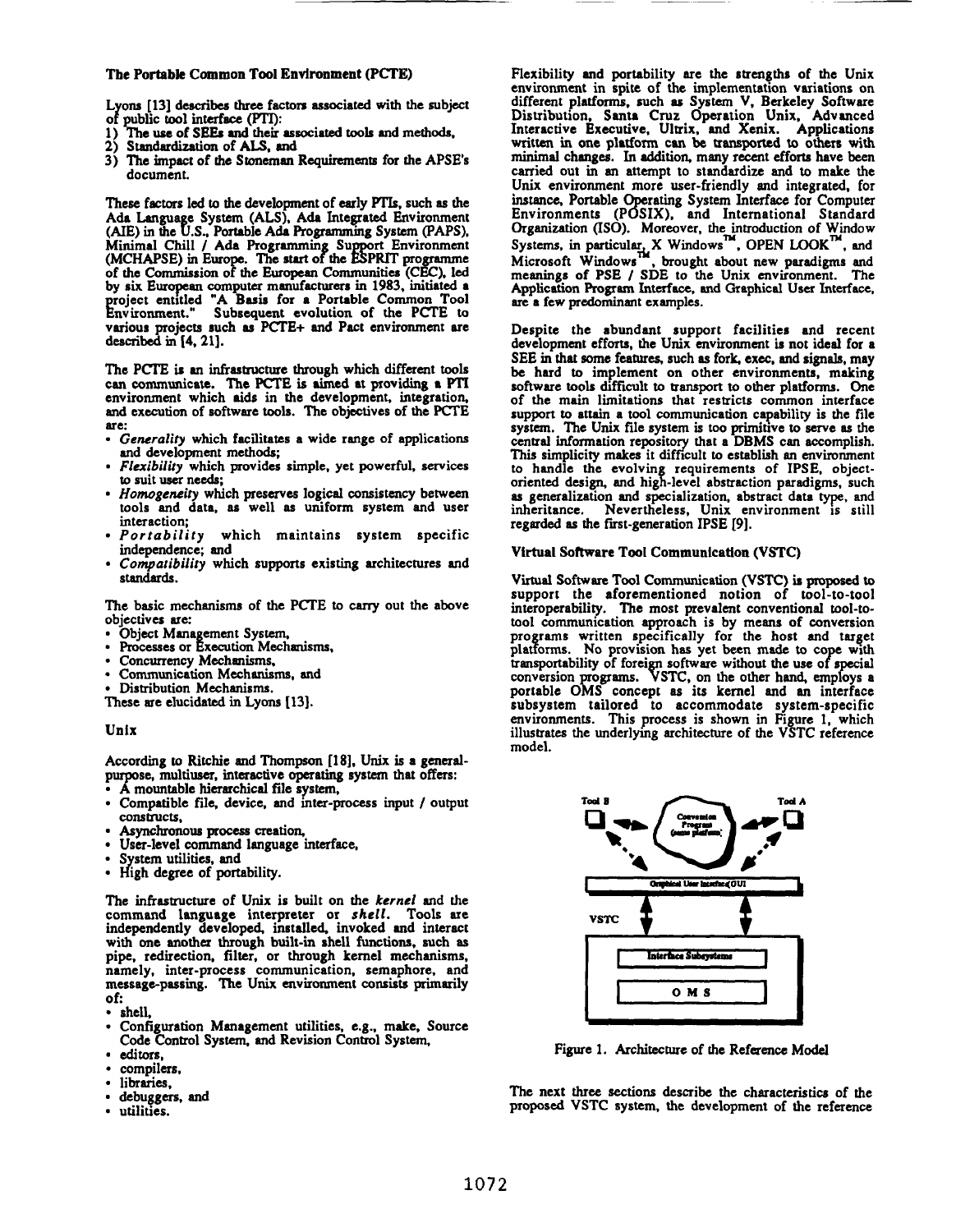architecture and its corresponding requirements specification, and the implementation of an ad hoc model with some criteria for the evaluation of the VSTC system, respectively. The benefits and future research prospects of the VSTC are summarized in the last section.

#### Characteristics

To establish a framework for an efficient tool interoperating interface, the VSTC focuses on the following aspects of common software tool communication.

- 1) A heterogeneous database which provides centralized control of operational information during software development; and
- 2) An integrated support environment which is an abstract environment that provides a standardized interface and a set of *common* services to support software tool cooperation.

The heterogeneous *database* provides centralized control and support facilities for operational information during<br>software development and maintenance. System software development and maintenance. specifications, design documents, source code, test data maintenance plan, documentation, quality assurance plan, as well as viewing mechanisms, can be transported and interoperated on different data objects through a standardized interface. Thus, this heterogeneous database offers:

- . A mechanism for representing data objects which is analogous to the Object Management System (OMS) of the PCTE, and the Entity Management System (EMS) of the CAIS;
- , A common object library *system* based *upon the notion* of object-oriented design and object management system [2];
- Information repository and sharing compatibilit between different applications, tools. methodologies, and projects, such as source code, metrics, test cases, and object typing,

*The integrated support environment* establishes an abstract environment to provide a set of predefined objects and operators. These objects, in turn, allow users to create userdefined *composite* objects to suit their needs. Moreover, the environment should provide limited facilities that enable users to access and interact with the information base. These facilities are:

- An interface management system that facilitates coverage of the development process to ensure smooth transition from one tool to another without undue interference or overlapping roles. The fundamental concept is based on programs (modules) cooperating through calls and data sharing, what functions each module provides, and the interconnection description of the **resource flow** between modules in the system;
- Tool cooperation which is accomplished by means of a set of common services that aflow tools to communicate in the abstract environment. Such services include applications of user-defiied typing definitions, creation of new types and establishment of definitions of non-local tools.

#### **Development**

The system is defined to deal with specific software tool environments as a prototype to demonstrate the theoretical notion of tool communication. The system is defined to provide a number of essential components similar to the aforementioned large-scale systems, namely, the CAIS and the PCTE. Moreover, a number of recent research efforts in the area of object-oriented databases are incorporated into the system to support the construction and operation of the OMS.

The following sections describe an architecture of a Reference Model and a set of basic functional requirements based on the European Computer Manufacturer Association

## (ECMA) Reference Model [10].

#### **The reference architecture**

**Figure 1 illustrates the reference architecture of the proposed VSTC system. This model is based on the following** assumptions:

- The VSTC is a system independent software system to run on standard Unix tools. Thus, the VSTC may not run on any subsets or variations of Unix operating system variants that are not fully compatible with the standard Unix operating system;
- . Interface mechanisms for inter-module connection and control can only be accomplished through static type checking [17]. fiere is no provision for run-time support to minimize system overhead and improve performance efficiency;
- Primitive objects are predefined and cannot be altered;
- ✎ Data Dictionary format is predefined and of fixed size for optimal efficiency and execution spe
- . The working schema only permits one-to-one and one-to many relations. Many-to-many relations are not supported;
- . Nested queries are not supported by the system, only simple queries are to be implemented; and
- Views are to be restricted to the object level for efficiency reasons. Package viewing will **not be** supported.

#### **System requirements speclflcatlon**

The VSTC shall provide support for the following requirements:

- Relationships between interface and subsystems, such as level of formalism, connection and control, and communication interface,
- . OMS, including object definition and typing, composite object, and inheritance [16];
- . OMS Services, such as data access and retrieval from the object repository, granularity of change, and library
- · Data Query and Manipulation Common Servic (DQMCS) [12, 20], such as Data Dictionary and DDL, working schema query *pcessing,* and view mechanisms;
- . Packaging mechanisms and package reuse;
- . Tool-data import and export capabilities; and
- Graphical User Interface

#### **A VSTC OMS model**

In order to test the validity of the above requirements and to undertake some major component risks into **account at the earliest ssible stage, an** *evolutionary rapid prototype* for the OMS was devised as an experimental system such that it would:

- demonstrate critical functions of the OMS after a minimal amount of effort,
- serve as a means to provide an overview, but not necessary represent a real VSTC system,
- be flexible to build, modify, enhance or discard if need be,
- support the verification of the stated requirements.

#### **Rapid prototyplng**

**The process of prototype development for the OMS was broken down into four stages represented by four different diagrams, namely,** *the* context *diagram, the essential ~r~~~ diagram, the E-R diagram,* and the control-jlow graph.

*The context diagram* contains the processes under consideration, along with major input and outpu transformation processes. The *essential function diagram* **encompasses major functions performed by the OMS. The** *E-R diagram* **denotes the structural relationships between various objects manipulated and stored by the OMS. The**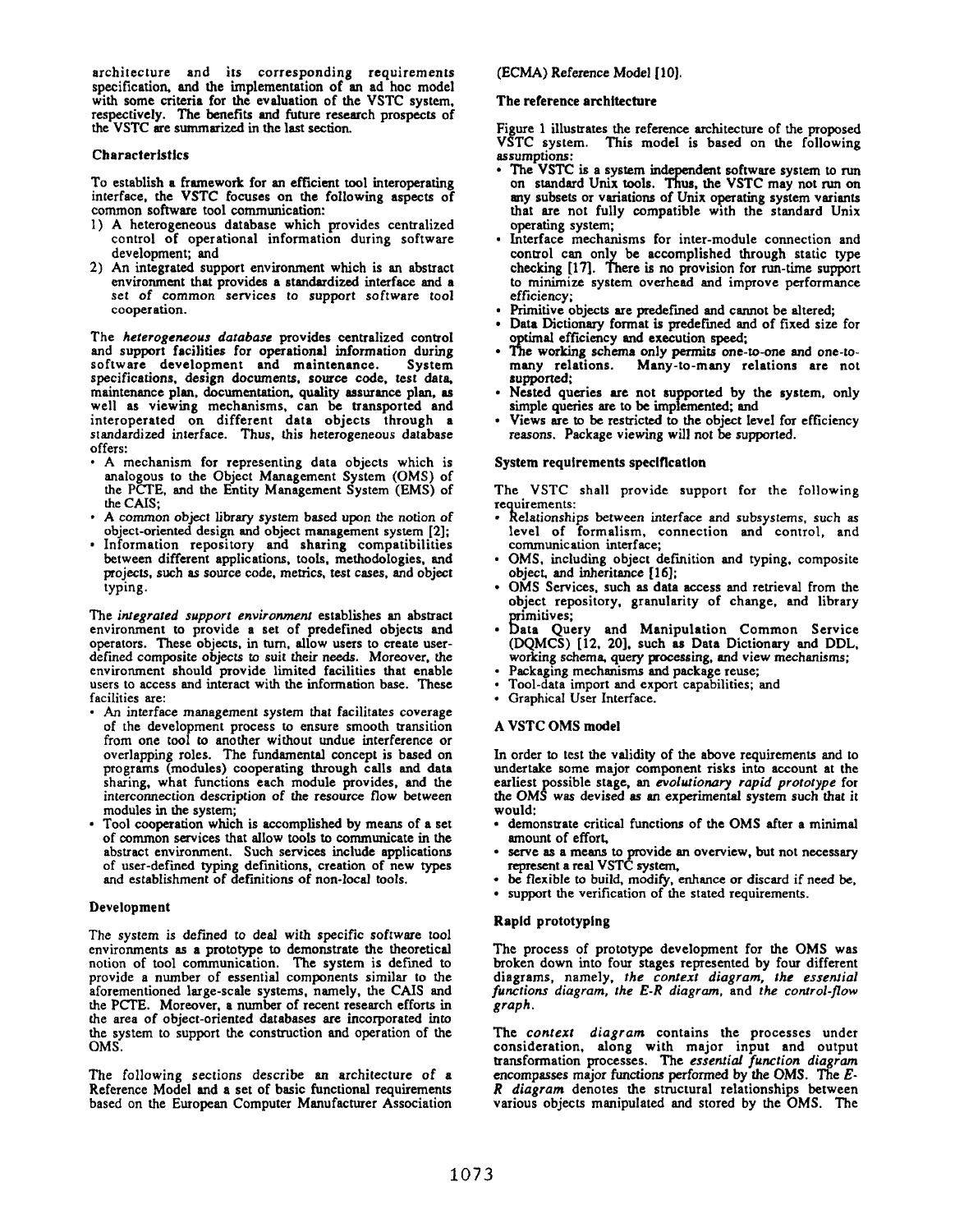*control-flow graph* depicts a **preliminary OMS prototype module calliig sequence.**

#### **Crlterla**

**To determine the applicability of the prototype as a means to validate the requirements, an evaluation** method was required to measure the prototype created earlier. Connell and Shafer [8] outliie **a** set **of crtteria to assess a project plan** for rapid prototyping, namely, *approach justi* **~cation, goals, scope of effort, development too [s, user responsibilities, deliverables, and preliminary schedule.** Partial criteria were adopted to assist the prototype evaluation process, i.e., approach justification, goals, and scope of effort.

• *Approach justification* There are a number of advantages to this rapid prototyping method. First, it offers a quick **overview of the overall requirements of the OMS 1rom different perspectives, namely, from the OMS context**  $s$ tandpoint, from the essential functions standpoint, from the control flow standpoint, and from the entity (data) relationship standpoint. Second, essential requirements can be analyzed and validated incrementally which, in turn, lead to the establishment of functional specifications of the OMS. Third, it provides a concise and easy to modify high-level conceptual model that will eventually evolve into a working reference model. Finally, details in object attributes, functionalities of object library, packaging constructs and techniques can be avoided at such an early stage to concentrate on more important issues at hand. That is to say, fine tuning of various design approaches, performanc criteria, and implementation issues can be postponed until the appropriate stage.

• Goals As mentioned earlier, the objectives of the development of the prototype were to validate the requirements of the OMS, and to arrive at the functional specifications for all major components of the **OMS,.** Moreover, component sharing and reuse were identified early from the outline of the prototype. Such identification enables a derivation of an empirical system configuration which subsequently will lead to an efficient system design and implementation.

● *Scope of effort* Some anticipated methodologies, tools, DBMS schemas, functional considerations, system component interactions were identified during the analysis of the prototype. Decisions on issues such as component boundary, inclusion of other related components or activities, as well as component constraints were visible and partially established at the outset. Such early unraveling of constraints and limitations lent themselves to subsequent derivation of system specifications.

Table 1 summarizes the resulting evaluation of the requirement prototype using the first three criteria suggested by Connell and Shafer [8].

#### Summary and Future Research

The research was an attempt to establish a small-scale, demonstrable working prototype which can be used as a laboratory research vehicle for a development environment. The concepts are based on the use of a common repository to facilitate sharing, exchanging, and transferring of data by standard and non-standard tools that access and manipulate these data. The goal is to provide a base system which will enable users to import and export software tools *across computer* systems with minimal efforts and reconfiguration. The system will enable the software developer to exploit the environment support across a wide array of computer systems based on a standardized interface and conforming requirements.

The final demonstration feasibility in the form of a laboratory support system. The prototype is intended to be a rototype will be delivered as a software engineerin virtual layer which will not involve as closely with the operating systems activities as the CAIS and the PCTE. The paradigms employed in the proposed system, namely, the abstract environment, the interface mechanism, and the object-oriented design can also be extended to other areas of integrated support and development environments or as a model for future research. For instance, configuration management support, transaction management, and Interface Command Language Interpreter.

| $OMS$ req $\overline{I}$<br>criteria             | Approach<br>Justifica.                                                             | Goals                                                                               | Scope of<br>Effort                                                                                                                                                |
|--------------------------------------------------|------------------------------------------------------------------------------------|-------------------------------------------------------------------------------------|-------------------------------------------------------------------------------------------------------------------------------------------------------------------|
| Data access<br>/ retrieval<br>from<br>repository | obtain a<br>macroscopic<br>view of the<br>OMS func.<br>on data obi                 | methods by<br>which object<br>info. access<br>and ret are<br>carried out            | access<br>control<br>through<br>message<br>manager                                                                                                                |
| Granularity<br>of change                         | E-R<br>relationship<br>mappings                                                    | rules to<br>stipulate<br>structure and<br>content<br>modification                   | accomplish<br>through<br>inheritance<br>mechanism                                                                                                                 |
| Library<br>Primitives                            | methods of<br>composite<br>objects,<br>and package<br>formation                    | organize and<br>manipulate<br>primitive<br>objects                                  | only<br>accessed,<br>manipulated<br>via obi mgr;<br>packages.<br>user-defined<br>object types<br>are formed<br>based on obj<br>relationship<br>with<br>primitives |
| DD and<br>DDL                                    | quick<br>overview of<br>the roles of<br>DD and DDL                                 | identify<br>info. to be<br>stored by DD<br>for OMS<br>services                      | interact only<br>with query<br>and object<br>routines<br>through DD<br>front-end                                                                                  |
| Working<br>Schema                                | analyze<br>schema<br>manipulation<br>techniques                                    | schema and<br>relationships<br>construction<br>and<br>modification                  | directly<br>managed<br>by schema<br>mgr isolate<br>from other<br><b>DOMCS</b><br>functions                                                                        |
| Query                                            | overview of<br>query<br>processing<br>path                                         | OMS query<br>processing<br>method                                                   | consult DD<br>for all data<br>objects<br>needed                                                                                                                   |
| View                                             | a mechanism<br>to study<br>how to<br>specify<br>multiple<br>interfaces<br>for obj. | info. hiding<br>and access<br>control.<br>while<br>supporting<br>schema<br>browsing | restricted<br>levels of<br>display and<br>access of obj<br>granularity<br>Бу<br>predetermined<br>.<br>working<br>schemas                                          |

Table 1. Prototype Evaluation